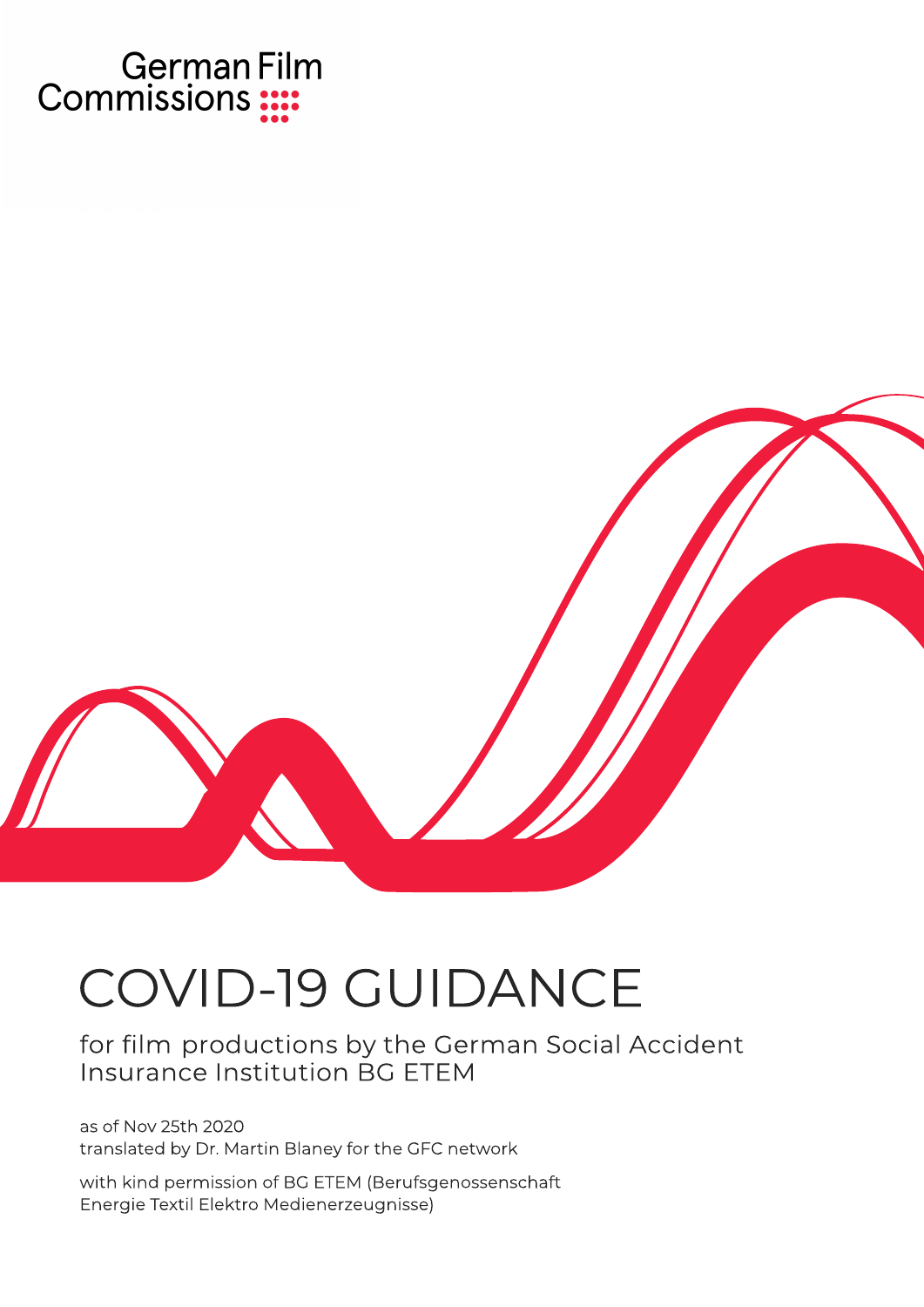## General information on the implementation of the SARS-CoV-2 Occupational Health and Safety Standard

The operational risk assessment is of particular importance in times of Corona. The aim must be to protect employees from infection and prevent the virus from spreading further. Entrepreneurs (producers) are responsible for enforcing the specified protective measures.

The producer is obliged to raise objections should artistic requirements with regard to set and acting be incompatible with the applicable protective measures,.

The benchmark for determining protective measures is the "SARS-CoV-2 Occupational Health and Safety Standard" of the BMAS, dated 16.04.2020.

### Guidance for film productions

For film production, in particular, the following measures must be taken into account when updating the risk assessment for the implementation of the "SARS-CoV-2 Occupational Health and Safety Standard".

## 1 Principles

- Reduce immediate contact with other people to a minimum. A minimum distance of 1.5 m must be maintained.
- Always observe the following hygiene measures: - Greeting without physical contact,
	- Coughing and sneezing into a disposable tissue or the crook of your arm, and turn away from other people whilst doing it
	- Wash your hands regularly and thoroughly.
- Plan sufficient time for the individual departments so that they can work one after another.
- In order to ensure that the minimum distance of 1.5 m can be maintained, the room size must be chosen according to the number of persons required or the number of persons present in rooms be limited.

*Note:* The spaces should be correspondingly large or outdoors for scenes where there are roles involving a lot of movement or excessive amounts of talking. You will find information about this in the "SARS-CoV-2 Occupational Health and Safety Standard - Recommendations for the Stage and Studio Sector for Rehearsals and Performances" of the VBG (in its latest version).

Smaller working groups should be formed within the crew and for them to work together on a constant basis if the minimum distance of 1.5 m cannot be safely maintained. Avoid moving between the groups. Other alternative protective measures are necessary here, with the wearing of face coverings as a minimum. The formation of permanent working groups is preferable to an organisation with a high rate of staff turnover.

*Note:* In principle, technical protective measures have priority over organisational and personal protective measures.

- It is important to ensure that possibly infected persons and persons with known symptoms (cough, fever, sniffles, loss of sense of smell and taste) do not come to the set.
- In general, the presence of people on the set must be reduced to a minimum. The contact details of people and the times of arrival and departure must be documented.

*Note:* It is recommended that the Corona warn app is installed on smartphones.

A supervisor must be appointed and accordingly trained by the employer to monitor the measures on the ground. The person should be given the authority to monitor and enforce the measures of the SARS-CoV-2 Occupational Health and Safety Standard.

# 2 Organisation

Offer the employees advice by telephone from the company doctor.

*Note:* Particularly important for employees who suffer from chronic respiratory diseases (e.g. asthma) or deleterious effects to the immune system. You can find further information in the Occupational Medical Recommendation on "Dealing with particularly vulnerable workers due to the SARSCoV-2 epidemic", published by the Federal Ministry of Labour and Social Affairs.

- Only make essential on-site appointments.
- Meetings should preferably be conducted on the telephone, by video conference or e-mail.
- Ensure that each employee is provided with a sufficient number of face coverings.
- Make disinfectants (at least "limited virucidal") and skin care products available to all employees.
- Stipulate access restrictions for the various work areas. Visibly mark the work areas.

*Note:* It is recommended that at least one hand washing and/or disinfection facility as well as cleaning and disinfection agents are provided in every area.

# 3 Ventilation

There must be a regular exchange of indoor air with fresh outside air in order to guarantee good air quality indoors. Used air, pollutants, biosubstances such as pathogens, among others, are transported away to the outside during ventilation.

The supply of outside air can enter by natural ventilation (opening of windows) or through ventilation systems.

The following points must be observed: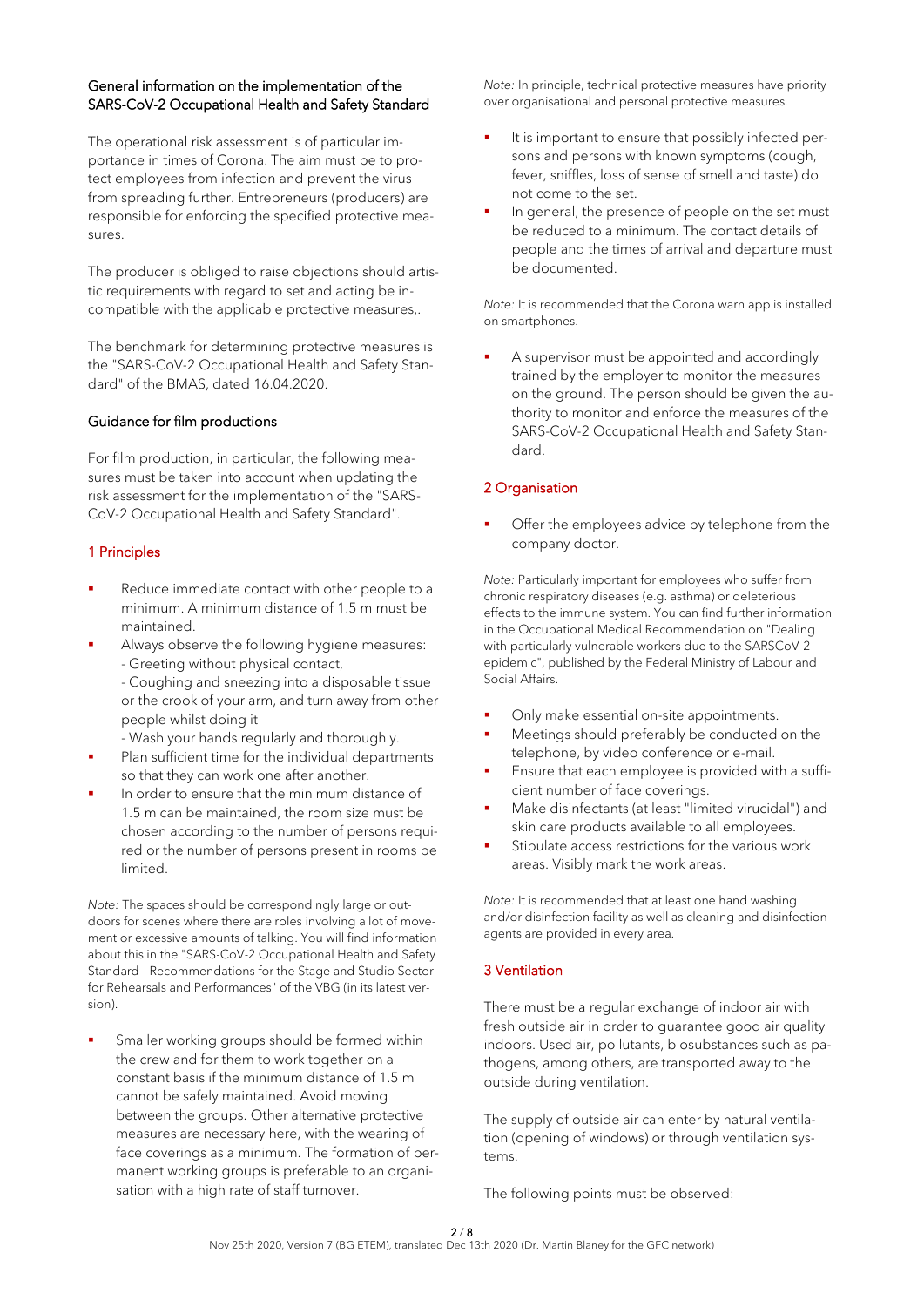- A sufficient supply of fresh air must be ensured.
- In the case of natural ventilation, the windows should be opened regularly for 3 min in winter, 5 min in autumn and 10 min in summer (shock ventilation)
- Offices, meeting and seminar rooms should be ventilated at least every 20 minutes.

*Note:* The intervals between ventilation should be adapted to the number of people in the room and the size of the room

The CO2 concentration can be measured or calculated as a guide to checking the air quality indoors.

*Note:* A CO2 traffic light or the DGUV's "CO2-Timer" app can be used as a tool.

Air recirculation units such as air conditioners (split air conditioners), fan heaters or ventilators should only be used in indoor spaces with single occupancy. One should ensure that there is an additional supply of fresh air from outside.

A technical ventilation (ventilation system) is required if indoor spaces, e.g. studios, cannot be adequately provided with a supply of fresh air by natural ventilation. The following must be observed if ventilation systems are available:

If possible, the recirculation of air should be avoided or at least minimised in ventilation systems. If this is not possible, higher filter classes (e.g. F9 instead of F7) should be deployed in compliance with the technical possibilities. Preference is given to the use of high-efficiency particulate air HEPA filters (HEPA H13 or H14) where this is technically possible.

*Note:* The regular inspection of the proper functionality, prompt execution of repair and maintenance measures, and the regular replacement of the filters must be guaranteed.

The use of air purifiers is only permissible as a supplementary measure for the ventilation with fresh air. Cf. "SARS-CoV-2 tips on the deployment of air purifiers" from the BGHM (in the currently valid version).

You can find further information (currently valid version):

- in the Federal Government's recommendation on "Ventilation to protect against infection"
- in the DGUV's AKTUELL publication "SARS-CoV-2: Recommendations on ventilation in indoor workplaces"
- in additional information on ventilation for the "Coronavirus guidance for ventilation measures" and "Coronavirus guidance for companies" by BGHM.

# 4 Instruction of employees

Instruct all employees about:

- the dangers posed by the coronavirus and the protective measures required to minimise them - the necessary hygiene measures (e.g. order number BG ETEM S040)

*Note:* The company doctor should assist with the instruction.

General rules of conduct and protective measures

*Note:* Poster about general protective measures (e.g. order number P COR1) should be displayed.

*Note:* It is important to ensure that employees with poor knowledge of German also understand the instruction.

- Require employees to observe the protective measures as stipulated in the risk assessment.
- Document instructions accordingly.

# 5 Cleaning

■ Provide a sufficient number of washing facilities with liquid soap and disposable paper towels. Instruct and display rules for hand hygiene (order number S040).

*Note:* Water should be provided in canisters or dispensers with disinfectants if running drinking water isn't available.

- Preparation of a cleaning concept for the entire premises in consultation with a specialist cleaning contractor. The cleaning should be undertaken by qualified personnel.
- Regularly clean or disinfect surfaces such as door handles, handrails and surfaces in sanitary facilities and communal areas.
- The cleaning agent used should be fat-dissolving and the disinfectant used be at least "limited virucidal" and deployed in compliance with the manufacturer's instructions.
- Organise proper disposal of used masks, gloves and tissues.

# 6 Location

- Reduce direct contact with other persons to a minimum. The minimum distance of 1.5 m must be maintained.
- Alternative protective measures must be stipulated if the minimum distance of 1.5 m cannot be observed. A face covering must be worn as a minimum.
- When planning the location, allow for longer periods of prep and strike so that all the departments can work one after another.
- Undertake location tours in small groups.

*Note:* The stipulated details should be documented accordingly.

▪ Choose the film location (room dimensions) according to the number of people required so that the minimum distance of 1.5 m can be maintained.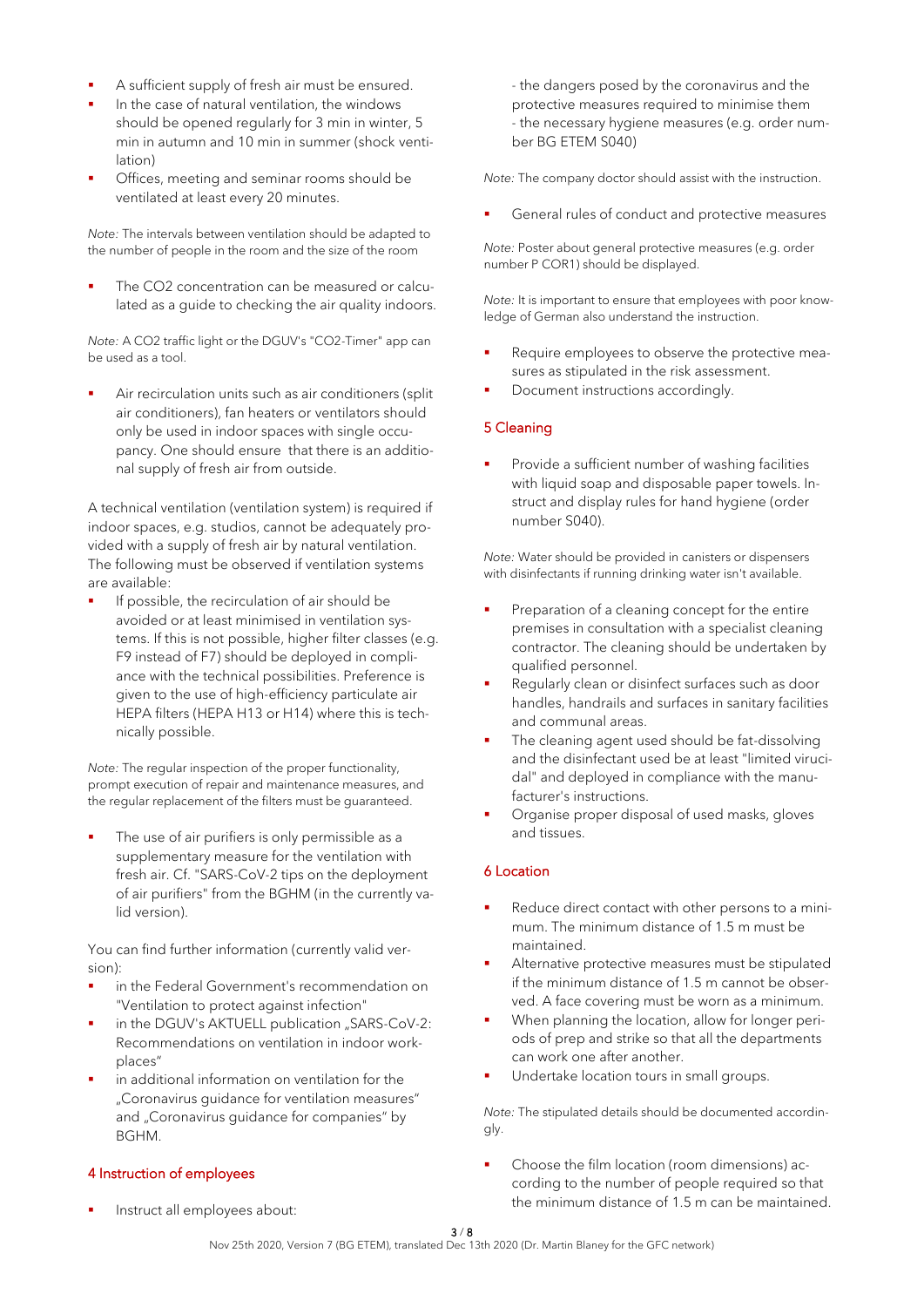*Note:* One should opt for outdoor locations whereever possible.

Check before scouting/choosing a location whether possibly infected persons or persons with known symptoms (cough, fever, sniffles, loss of sense of smell and taste) can stay there.

### 7 External companies, extras, outside individuals

- Reduce immediate contact with other persons to a minimum. The minimum distance of 1.5 m must be maintained.
- Alternative protective measures must be stipulated if the minimum distance of 1.5 m cannot be observed. A face covering must be worn as a minimum.
- Goods, service providers and visitors must be met in the entrance area.
- Brief all self-employed and freelance individuals, such as riggers, lighting technicians, make-up artists, and oblige them to comply with the stipulated protective measures.
- Ensure that all employees of external companies and extras are provided with face coverings.
- Divide extras into small groups and keep these constant. Avoid changes within the extras wherever possible.

## 8 Catering

The "Supplement to the Risk Assessment as defined by the SARS-CoV2 Occupational Health and Safety Standard for the Hospitality Sector" from the BGN (in the latest version) should be applied for the catering.

The following points are particularly relevant:

- Reduce immediate contact with other persons to a minimum. The minimum distance of 1.5 m must be maintained.
- Alternative protective measures must be stipulated if the minimum distance of 1.5 m cannot be observed. A face covering must be worn as a minimum
- Ensure that the catering complies with the hygiene standards of the catering industry.
- Arrange working and break times in such a way that as few people as possible are present in the break areas at the same time.

*Note:* The maximum number of people allowed in the break area should be stipulated in compliance with local requirements so that the minimum distance can be maintained. This can also be ensured by creating several break areas.

Establish and demarcate traffic routes. Ensure that traffic routes are wide enough. If necessary, use the "one-way regulation". The directions of movement must be correspondingly far apart.

*Note:* Any narrowing of the available space (e.g. through objects being in the way) should be avoided.

- Apply social distancing markers, e.g. in the queue, to maintain the minimum distance.
- Arrange the tables and seating in the break areas in such a way that the minimum distance of 1.5 m is maintained in all directions.

*Note:* The federal state regulations regarding company canteens must be observed.

Serve the meals or provide them in pre-packaged form.

*Note:* The food should not be offered in open form (buffet, self-service).

- The personnel must wear disposable gloves and face coverings when serving food.
- The cutlery should be made available in individual wrappings.
- Ensure that hands are washed or disinfected if coming into contact with used glasses, crockery and cutlery, e.g. when clearing tables.

## 9 Transport

- Reduce immediate contact with other persons to a minimum. The minimum distance of 1.5 m must be maintained.
- Depending on the size of the vehicle, the number of passengers must be limited so that the minimum distance is maintained. Alternative protective measures (e.g. partitions) must be stipulated if the minimum distance of 1.5 m cannot be observed. A face covering must be worn as a minimum.

*Note:* Shared use of the vehicles should only be made by members of a fixed team.

Keep contact with other people on arrival and departure to a mimumum.

*Note:* Whereever possible, maintain the minumum distance of 1.5 m in public transport vehicles as well. Journeys e.g. with the bicycle reduce the risk of an infection.

- Ventilate the vehicle regularly, including during the journey.
- Separate the driver's space from the passengers, e.g. by a screen partition. You will find helpful information in the BG Verkehr fact sheet "Coronavirus - Protection Against Infection in the Taxi Industry" (in the latest version).

*Note:* The space next to the driver should be kept free.

- Cleaning/disinfecting the contact surfaces, e.g. steering wheel, armrests, fittings used, safety belt, at regular intervals and after changes of personnel.
- Provide the vehicles with paper towels, garbage bags and cleaning or disinfection agents.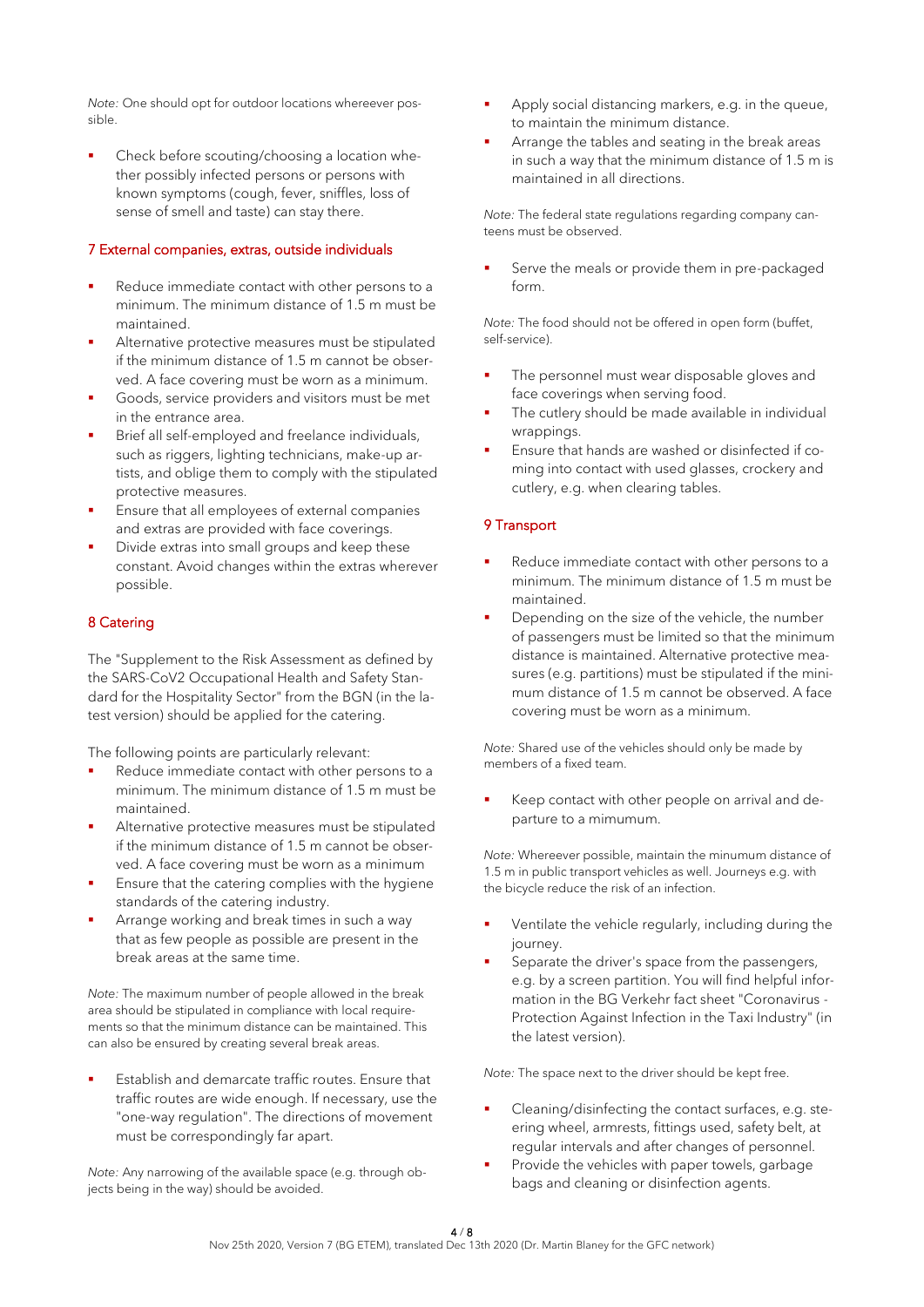## 10 Sound

- Reduce immediate contact with other persons to a minimum. The minimum distance of 1.5 m must be maintained.
- Alternative protective measures must be stipulated if the minimum distance of 1.5 m cannot be observed. A face covering must be worn as a minimum
- Preference should be given to the use of boom mics.
- Thoroughly disinfect the sound equipment that people come into contact with (hand, lapel, boom microphones etc.) before and after use.
- Fit hand microphones above the popscreen with personal plastic covering. Replace/remove the plastic covers using face covering and gloves.
- Wiring should preferably be installed by the actors themselves under the supervision of qualified personnel. The minimum distance of 1.5 m must be maintained here.
- If the wiring has to be installed by a sound technician where the minimum distance of 1.5 m cannot be observed:
	- Both persons wear face covering
	- The sound technician wears disposable gloves or - Thoroughly clean and disinfect hands before beginning and after completing the procedure.

## 11 Wardrobe/costume

- Cast members change or dress without assistance from the staff of the wardrobe/costume department.
- Avoid contact by third parties with the cast members' own clothing and accessories. Define and demarcate storage areas.
- Store and mark the cast members' costume parts and items of clothing separately so that there aren't any mix-ups.
- Disinfect jewellery and accessories after use.
- If the support of a staff member from the wardrobe/costume department is required where the minimum distance of 1.5 m cannot be observed:
	- Both persons wear a face covering

- The staff members of the wardrobe/costume department wear disposable gloves or

- Thoroughly clean and disinfect hands before beginning and after completing their work.

# 12 In front of the camera

- Reduce immediate contact with other persons to a minimum. The minimum distance of 1.5 m must be maintained.
- At least a face covering must be worn as an alternative protective measure if the minimum distance cannot be observed.
- In principle, technical and organisational protective measures are to be stipulated so that the minimum distance does not have to be reduced.
- For example, by

- adapting the script to avoid scenes with an increased risk of infection (e.g. intimate scenes such as hugging, greetings and scenes with a large number of people),

- increased use of digital postproduction,

- reducing distances by means of long focal lengths.

If the aforementioned protective measures cannot be adhered to, the shoot should in principle only be undertaken in compliance with the protective measures according to the protection level concept set out below.

# 12.1. Safety level concept

The measures described in the safety level concept is only to be applied under normal environmental conditions such as well ventilated and sufficiently large spaces. Special cases like staying in narrow and badly ventilated spaces, e.g. in vehicles, basements, must be considered and assessed on an individual basis. Safety level 3 should be applied here as a rule. In case of doubt, the measures of the next higher safety level must be observed.

## Safety level 1

Cumulative temporary reduction in the minimum distance between the same two people < 15 minutes per day. Only low risk of infection is to be expected from short-term contacts, based on current information (cf. Note on page 6).

Protective measures

- Implementation of general hygiene measures
- Daily entrance controls with symptom questionnaire or personal interview (cough, fever, sniffles, loss of sense of smell or taste)

Not allowed

- reducing the distance to less than an arm's length when face-to-face in combination with scenes of dialogue
- physical contact, such as hugs, cuddles, kissing, fighting scenes like wrestling

*Note:* According to the latest medical findings, SARS-CoV-2 is primarily transmitted with a high rate of infection between people via airborne droplets or aerosols and particularly in closed spaces. The transmission therefore mainly occurs when people are in close proximity to one another, e.g. at normal distance when talking or below. The following measures are also recommended:

- scenes of dialogue should not be done face-toface whenever possible.
- move scenes of dialogue outdoors whenever possible

*Important:* The risk of infection with SARS-CoV-2 not only increases with the number, but also the duration of the unprotected contacts

# Safety level 2

Example: "normal interaction with one another".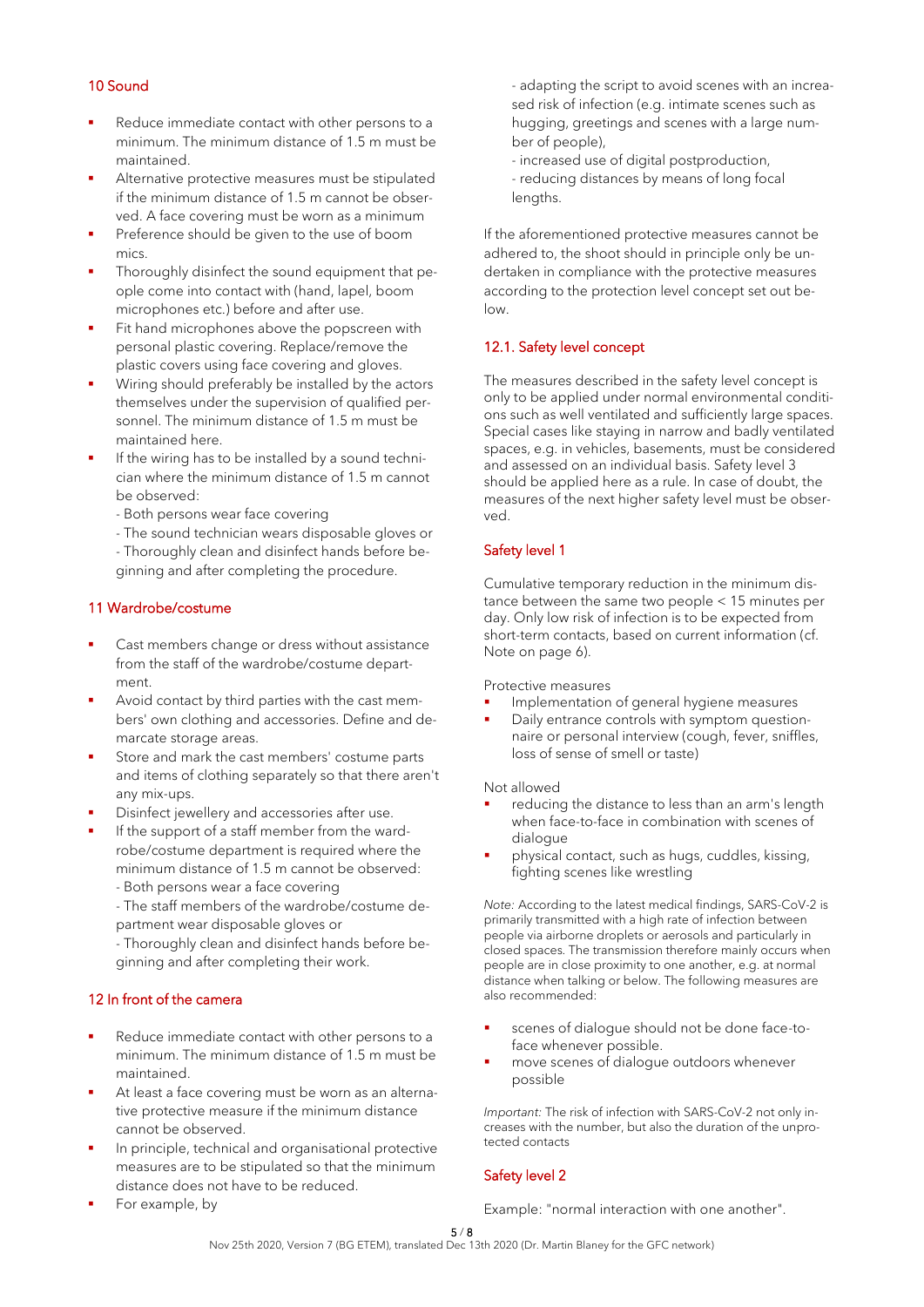Reduction in the minimum distance between the same two people for >15 minutes per day.

Protective measures

- implementation of general hygiene measures
- daily entrance controls with symptom questionnaire or personal interview (cough, fever, sniffles, loss of sense of smell or taste)
- monitoring by testing, at least twice a week you can find information on page 6

Allowed

- dialogue
- brief contact, e.g. on the hands, shoulders, back. Wash or disinfect hands afterwards.

Not allowed

- physical contact such as hugs, cuddles, kissing, fighting scenes like wrestling
- contact with the facial area of other people

*Note:* Wash or disinfect affected areas after "sneezing and coughing scenes".

# Safety level 3

Reducing the minimum distance with physical contact

Protective measures

- maintaining a "safety period with reduction in contacts" (you can find information below)
- implementation of general hygiene measures
- daily entrance controls with symptom questionnaire or personal interview (cough, fever, sniffles, loss of sense of smell or taste)
- monitoring by testing, at least twice a week (you can find information below)

Allowed

no restrictions

## 12.2. Important in the case of increased incidence of infection

The regional incidence of infection at the residences of the persons concerned before principal photography must be considered and taken into account for the aforementioned safety level concept.

If the local authorities issue a warning following an increased incidence rate > 50, it will be necessary to maintain an additional "safety period with reduction in contacts" should the minimum distance not be observed for people in front of the camera who were in safety level 2. The safety level 2 will then apply for people with scenes of dialogue, who had previously been in safety level 1.

Complementary protective measures must be determined based on the respective level of risk if further measures (e.g. general restriction of business activities) are taken by the authorities to reduce the risk of infection due to extremely high rates of infection.

They are, for example:

gradual extension of the safety level concept to apply not only for actors and actresses, but also for groups of people behind the camera (e.g. cameramen, director, make-up artist)

- safety level 2 then applies for persons of safety level 1
- further reduction of all persons present on set
- a re-examination of the necessity for interior shots.

### 12.3 Protection period with reduction in the number of contacts

Reduction in the number ontacts is required five days before the beginning and during shooting for scenes which need safety level 3.

The following rules of conduct apply during the protection period:

- Avoid contact to other people or reduce to a minimum.
- The minimum distance is to be maintained and at least a FFP2 mask (FFP2 mask or a mask with the designation N95 or KN95 as a minimum) worn during necessary contacts such as when shopping, visiting the doctor or when using public transport.
- Visits to events, parties, swimming pools or similar are not allowed as the minimum distance cannot be safely adhered to.
- Outdoor activities including sports are allowed so long as the minimum distance can be maintained.
- It must be ensured those persons concerned, who are also pursuing another professional activity, do not have any uncontrolled contacts.
- Care should be taken to ensure that none of the members of the household have any uncontrolled contacts and that members of the household undergo voluntary testing if necessary.
- The conditions outlined for the protection period must also be maintained at the set outside of the shooting times.

*Note:* If the persons concerned, e.g. actors, were also in the protection period at another shoot immediately before principal photography, these days can be counted towards the minimum of five protection period days if the other conditions for a protection period have been observed.

# 12.4 Monitoring by testing

Sampling and test methods

- Both a nasopharyngeal swab ("nasal swab") and an oropharyngeal swab ("deep throat swab") should be taken in parallel and evaluated by using a PCR test.
- The swab may only be undertaken by qualified medical personnel who have been previously instructed by a doctor.
- Other procedures for sampling can be used insofar as the local health authority permits them.

*Note:* The use of other test procedures are possible in the safety level 2 if they are recommended by the RKI or the Federal Ministry of Health as part of the national testing strategy. It should be noted that a second test using the PCR method must be carried out in the case of a positive rapid point-of-care (POC) antigen test result. This also applies for safety level 3 in justified exceptional cases.

Frequency and timing of tests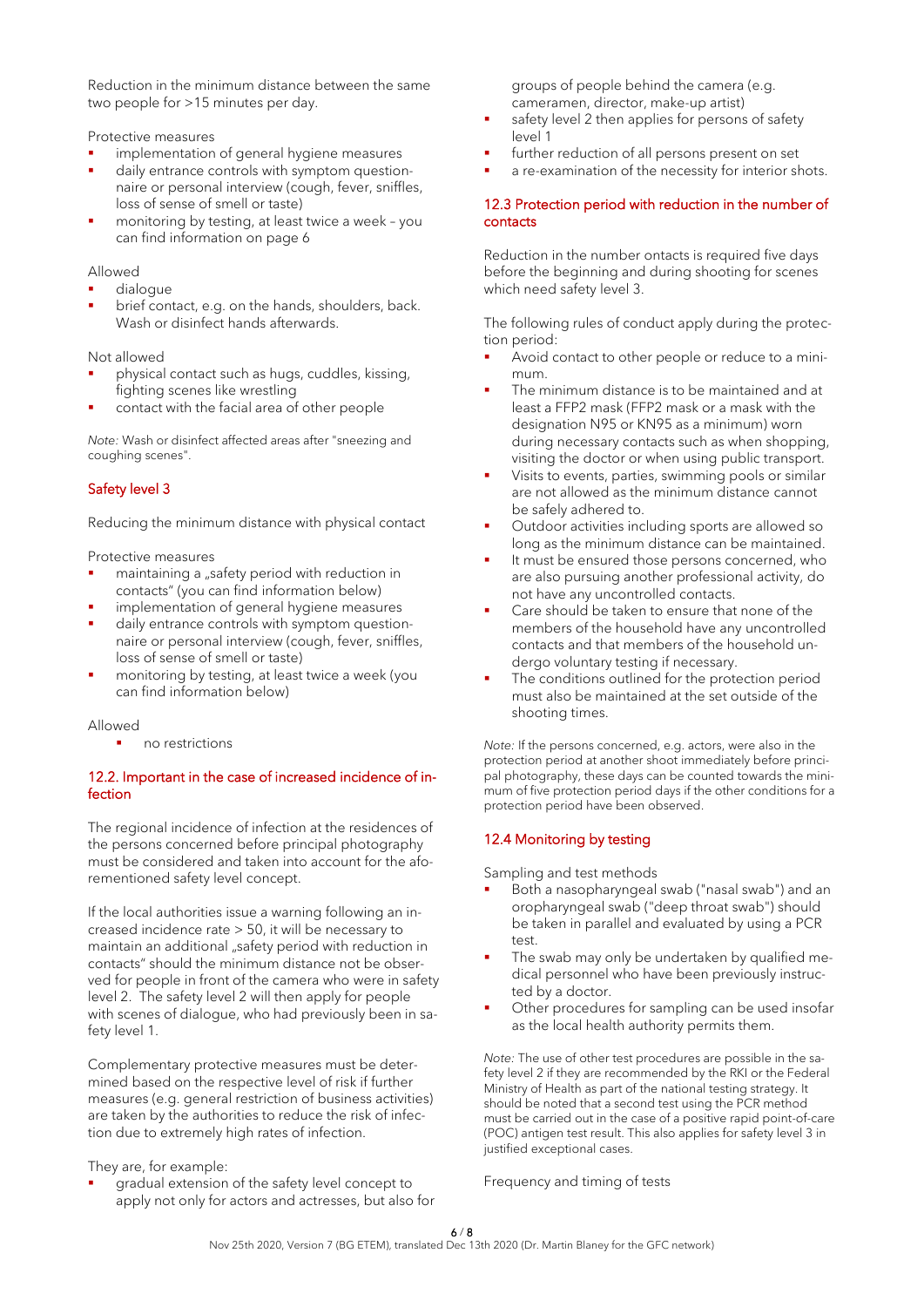- At least two tests must be carried out preferably after 3 days – before the start of shooting with scenes which require a test.
- The second test should be carried out as short a time as possible before the start of shooting, but no more than 48 hours.
- The samples can be pooled for testing (examination of several samples together).
- Pools of up to 30 samples (swabs from 30 people) are allowed.

#### Costs

The organisation and financing of the testing is the responsibility of the respective production company.

#### Laboratories

Only laboratories managed by medical specialists with regular quality controls are approved as contractual partners.

#### Positive test results

The responsible local health authority must be informed if the test result is positive. The necessary measures are stipulated by the local health authority. You can find the responsible local health authority a[t https://tools.rki.de/plztool/](https://tools.rki.de/plztool/) 

*Note:* The safety level concept is a simplified pragmatic form of risk assessment. A higher permissible contact time (e.g. risk matrix of the Producers Alliance or working paper of the WeAre1Team initiative) may also result in justified cases as part of a detailed risk assessment, e.g. on the basis of a supplementary risk matrix with detailed descriptions of different infection routes and contact times.

- Protective measures according to the safety level concept are not required for those persons living in a household or a household-like community.
- This also applies to documentary-style filming where there are interview situations with people who are not professional protagonists and are not maintaining the minimum distance.

### 13 Speech production/dubbing sector

- Reduce immediate contact with other persons to a minimum. The minimum distance of 1.5 m must be maintained.
- Alternative protective measures must be stipulated if the minimum distance of 1.5 m cannot be observed. A face covering must be worn as a minimum.
- Attention should already have been paid when choosing the facilities so that the minimum distance can be maintained between the people who are in the room at the same time.
- If the minimum distance of 1.5 m cannot be observed between the workplaces, a FFP2 mask without exhalation valve (a FFP2 mask or mask with the designation N95 or KN95 as a minimum) must be worn or a partition installed. The upper edge of the partition for a seated workplace must be at least 1.5 m above the ground.
- In instances where the recording studio cannot be ventilated during the recordings, they must be interrupted on a regular basis for the purposes of ventilation, with the provisions for "Ventilation" set out on page 2 being observed.
- In principle, a second person should not be present in small recording studios with poor ventilation. If other people cannot be dispensed with in this space due to technical or organisational reasons, they must wear a FFP2 mask without exhalation valve (FFP2 mask or mask with the designation N95 or KN95 as a minimum).
- Personalise equipment whereever possible.
- Regularly clean or disinfect equipment such as touchpads, headphones, deskm etc. that is being used by several people.
- Whereever possible, do not have documents in paper form being shared by several people. As an alternative, for example, use screens or use touch screens. Regular cleaning must be ensured after the change of personnel.
- Pay special attention to hand hygiene before and after contact when using shared documents in paper form. Display call sheets, for example, at a central point.

*Note:* It should be noted that, even in the case of rented studios, the entrepreneur (hirer) is responsible for compliance with the required protective measures.

# 14 Equipment/props

- Personalise equipment and props wherever possible.
- Clean or disinfect equipment and props that are frequently shared before passing them on.
- The contact surface of equipment where there is contact or proximity to the face, e.g. cameras or walkie-talkies, must be disinfected. If possible, this equipment should also be personalised.
- Attach replaceable protective covers to walkietalkies or similar.
- Before fog machines are used, an additional risk assessment should be undertaken to clarify that, with respect to the specific local conditions, an increase in the risk of infection is not to be expected.

*Note:* The occupational physician should be consulted and the manufacturer's instructions taken into account when selecting appropriate fog machines and assessing their use under specific local conditions.

# 15 Make-up

The regulations issued by the federal states in their respective Coronavirus protection decrees must be observed for activities coming into close proximity with the body and face. The activities of staff in the make-up department bringing them into close proximity with the body and face are in part comparable with those of beauty salons and hairdressers. The following occupational health and safety standards issued by the leading professional association BGW (in the latest version) should therefore always be observed:

- "SARS-CoV-2 Occupational Health and Safety Standard for the Hairdressing Trade".
- "SARS-CoV-2 Occupational Health Safety Standard for Beauty Salons"

Attention is drawn, in particular, to the following protective measures in accordance with the BGW's